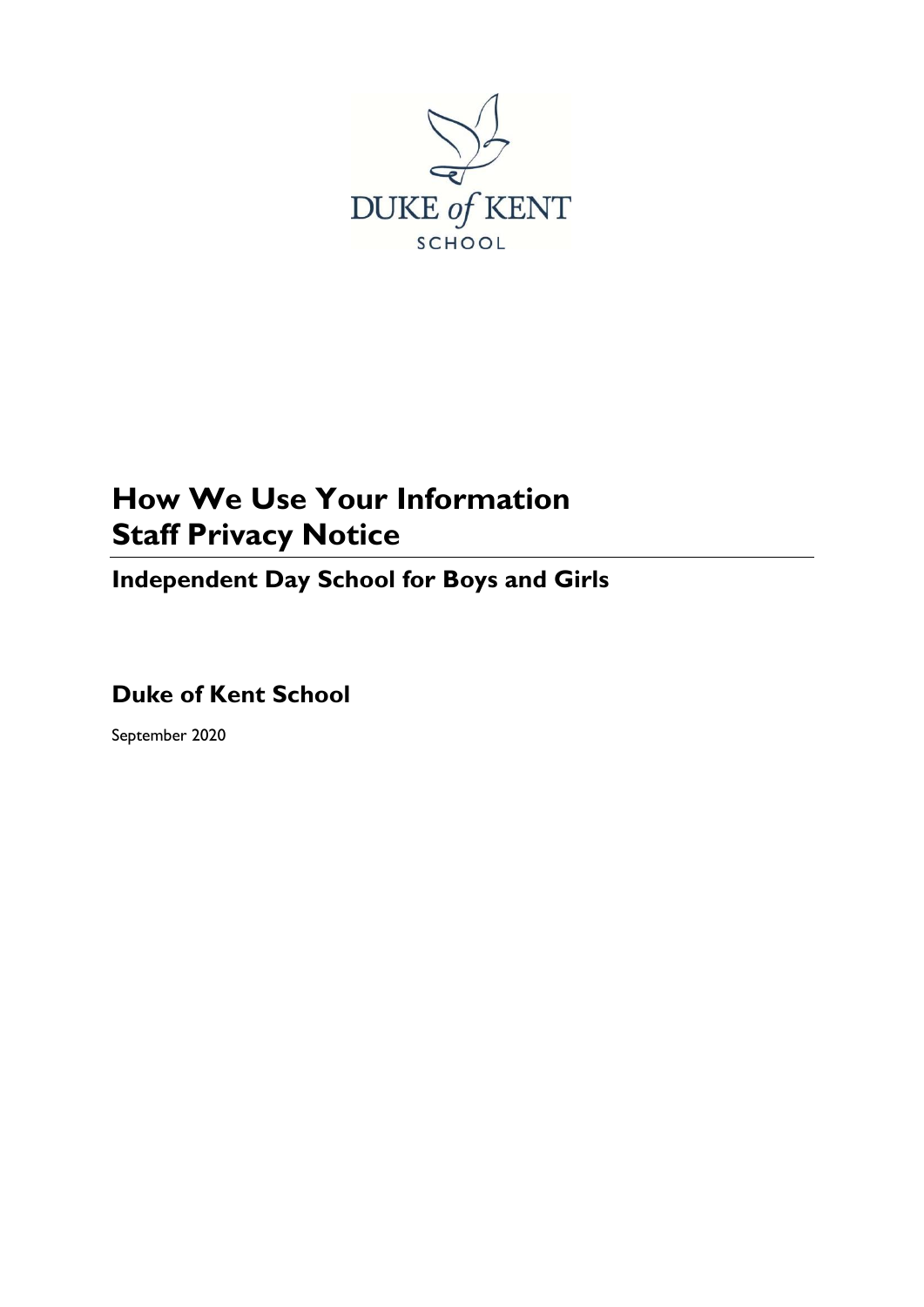# **Introduction**

- 1 This Privacy Notice (**Notice**) is to help you understand **how** and **why** we collect personal information about you and **what** we do with that information. It also explains the decisions that you can make about your own information.
- 2 This Notice is aimed at all School staff (including employees, Governors, work experience/placement students, volunteers and certain contractors and agency staff) and applicants for employment vacancies. This Notice does not form part of your contract of employment and the School may amend this notice at any time.

#### **What is "personal information"?**

- 3 Personal information is information which is about you and from which you can be identified.
- 4 This includes your contact details, next of kin and financial information. CCTV, photos and video recordings of you are also personal information.

# **What personal information does the School hold about you and how is this obtained?**

- 5 We set out below examples of the personal information the School holds about you and where this personal information comes from.
- 6 Information about you is gathered during the recruitment process for example:
	- 6.1 information about your education, qualifications and professional achievements;
	- 6.2 when you provide certain information to us, for example, on your application form and during any interviews;
	- 6.3 when we obtain information from publicly available sources such as your social media profiles; and
	- 6.4 when we receive your personal information (from you and third parties) in carrying out pre-employment checks, for example, when we receive references, confirmation of your fitness to work, your right to work in the UK and criminal records checks.
- 7 We will hold information about your job performance. This includes information about skills, achievements, career progression, performance and disciplinary related matters.
- 8 We hold and use your financial information, such as, your bank details, your salary and pension details.
- 9 Where appropriate, the School will have information about your religious beliefs and practices. For example, if you do not eat certain foods.
- 10 We will hold information about any physical or mental health condition you may have which is disclosed to the School during the recruitment process or at any stage during your employment.
- 11 We will hold information about any protected characteristics you may have (e.g. a disability) which you provide, for example on the Equal Opportunities Monitoring Form.
- 12 Your personal information will be created internally by the School during the course of your employment. An email from the Head to a member of staff complimenting them on class management would be an example of this.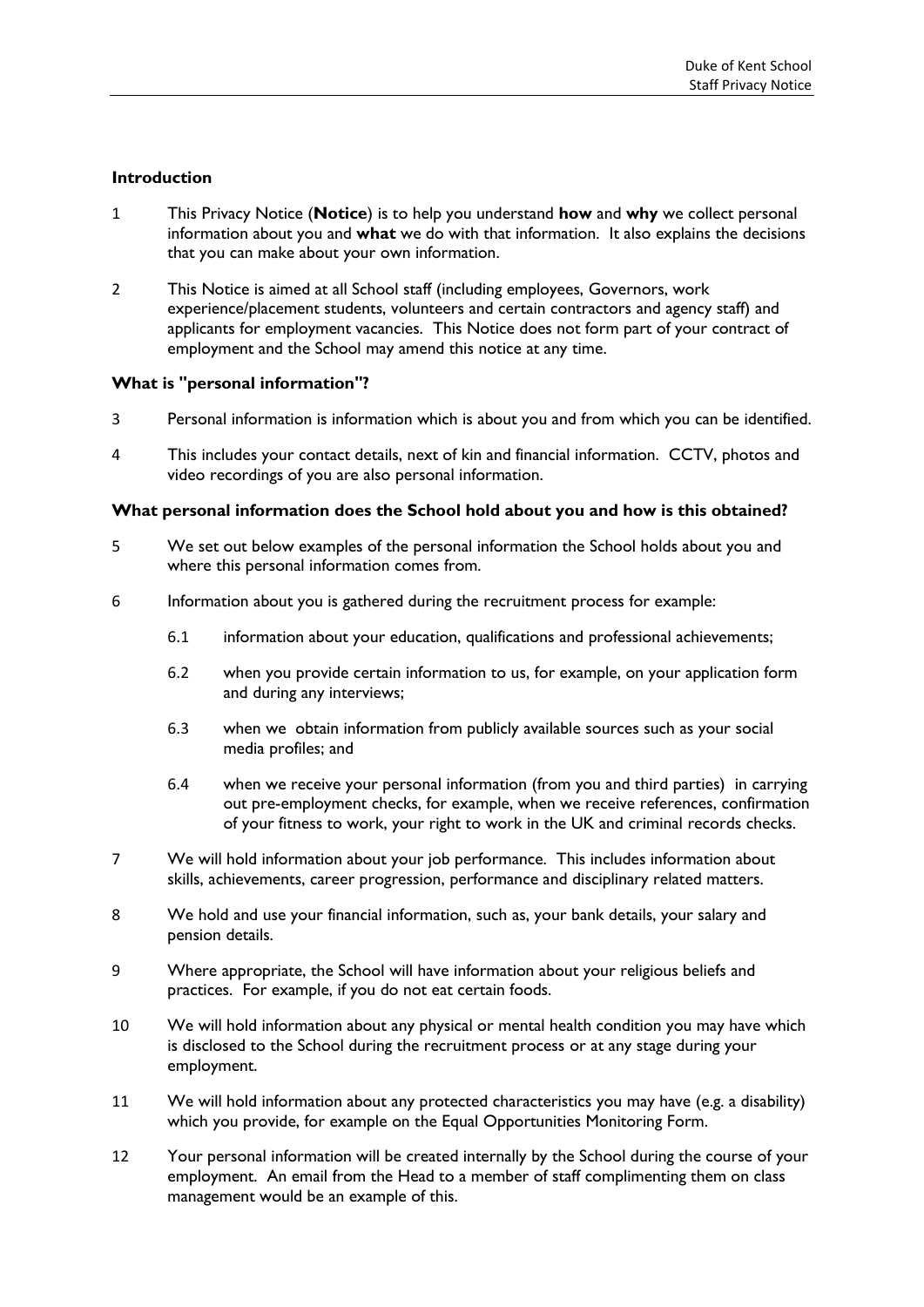- 13 Your personal information may be acquired from outside of the School community such as from occupational health practitioners or from public authorities such as the Police or the Local Authority Designated Officer.
- 14 Pupils will often provide us with your personal information, for example, if a pupil emails their form teacher to say how much they are helping them with their work.
- 15 Your personal information will be held on the School's Single Central Register which is administered by the Operations Bursar.

# **Our legal bases for using your information**

- 16 This section contains information about the legal bases that we are relying on when handling your information.
- 17 The two tables below contain a general description of the different legal bases but we have also used a colour code system so that you can see which bases we are relying on for each of the purposes described at paragraphs [19](#page-4-0) to 38 below.
- 18 If we do not have a contract with you, for example, if you are a governor or volunteer, we will not rely on the contractual basis ( $\overline{CT}$ ") to use your information.

# Legitimate interests ("LI")

This means that the School is using your information when this is necessary for the School's legitimate interests except when your interests and fundamental rights override our legitimate interests.

Specifically, the School has a legitimate interest in:

- looking after your welfare and development and the welfare and development of others;
- safeguarding and promoting the welfare of pupils;
- providing an education to pupils;
- using photographs of you for promotional purposes (e.g. on the School's website);
- ensuring the security of the school site which may involve issuing you with a photocard;
- promoting the objects and interests of the School. This includes fundraising and using information about you in our publicity material e.g. photographs.
- making sure that you are complying with your employment obligations and that the School is complying with its employment obligations;
- using your information in connection with legal disputes. For example, if a parent or former pupil brings a claim against the School;
- facilitating the efficient operation of the School; and
- ensuring that all relevant legal obligations of the School are complied with (for example in relation to inspections).

In addition your personal information may be processed for the legitimate interests of others. For example with external activity providers if they need to contact you directly or for their own emergency or insurance purposes.

# Necessary for contract ("CT")

We will need to use your information in order to comply with our contractual obligations and for you to perform your obligations as well. For example: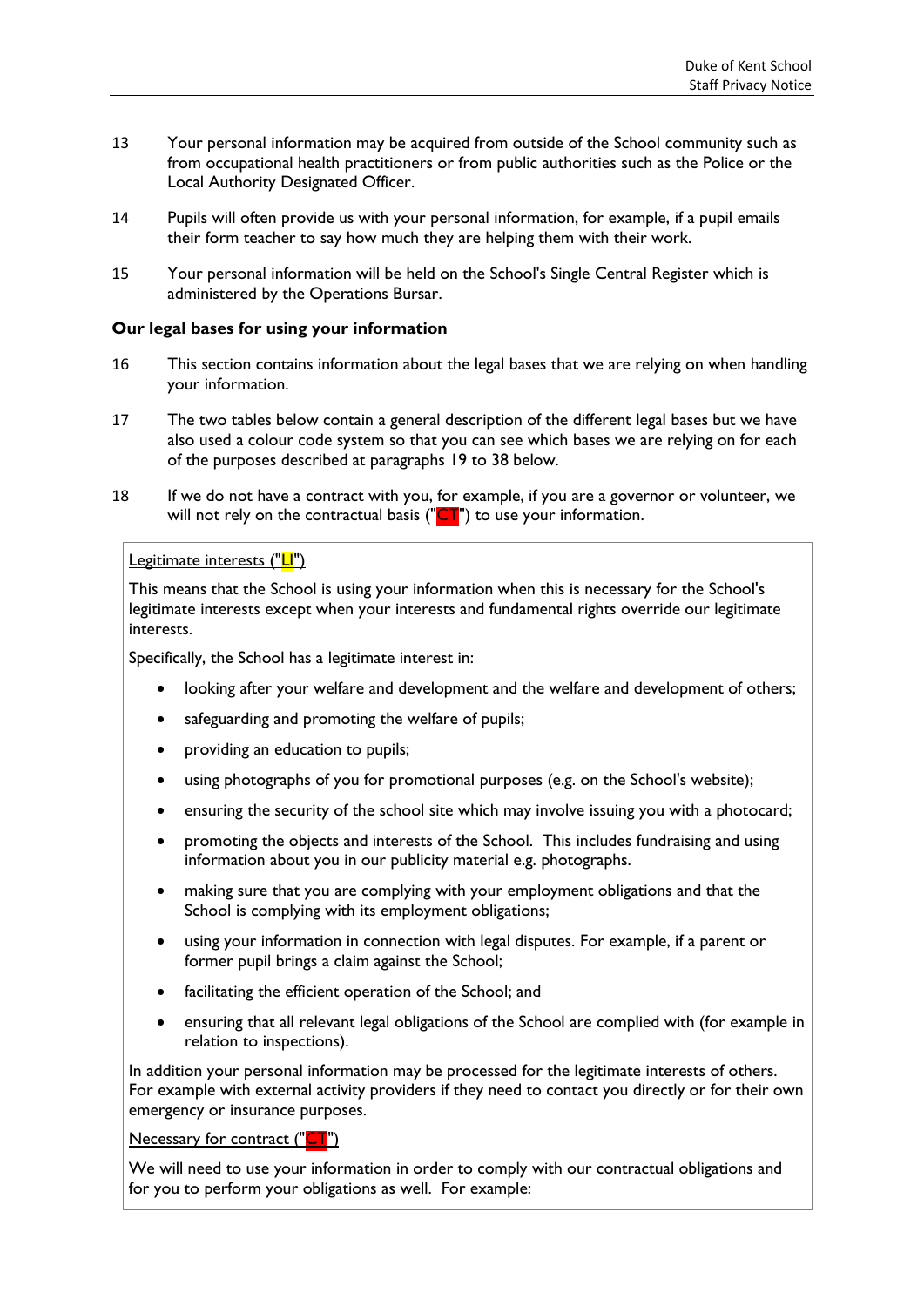- we need your name and bank details so that we can pay you your salary;
- we may need to provide your personal information to a pension provider so that you can benefit from your pension entitlement; and
- we also need to use your personal information to provide contractual benefits, such as a school fee discount.

#### Legal obligation ("LO")

As a School we have to comply with various laws and this entitles us to use your information where necessary. For example:

- to make sure that you have the right to work in the UK;
- to fulfil our duty of care to you and your colleagues;
- to fulfil our safeguarding duties towards pupils; and
- sometimes we will be legally obliged to disclose your information to third parties such as the DBS, local authorities or the police. More detail of when we will do so is set out at paragraph [23](#page-6-0) below.

#### Vital interests

We may use your information where this is necessary to protect your vital interests or someone else's. For example, to prevent someone from being seriously harmed or killed.

Performance of a task carried out in the public interest (or carrying out public tasks) ("PI")

The following are examples of when we use your information to perform tasks in the public interest:

- looking after your welfare and development and the welfare and development of others. This includes equal opportunities monitoring;
- safeguarding and promoting the welfare of our pupils;
- providing pupils with an education;
- ensuring the security of the school site which may involve issuing you with a photocard;
- making sure that you are complying with your employment obligations;
- facilitating the efficient operation of the School; and
- ensuring that we comply with all of our legal obligations.

The School must also comply with an additional condition where it processes special categories of personal information. These special categories are as follows: personal information revealing racial or ethnic origin, political opinions, religious or philosophical beliefs, trade union membership, genetic information, biometric information, health information, and information about sex life or orientation. The bases that we are relying on to process special categories of personal information are set out below:

Employment, social security and social protection ("ESP")

The processing is necessary for the purposes of carrying out the obligations and exercising specific rights of the School and staff in the field of employment, social security or social protection. Social security and protection is concerned with preventing, managing, and overcoming situations that adversely affect people's wellbeing. For example, sometimes this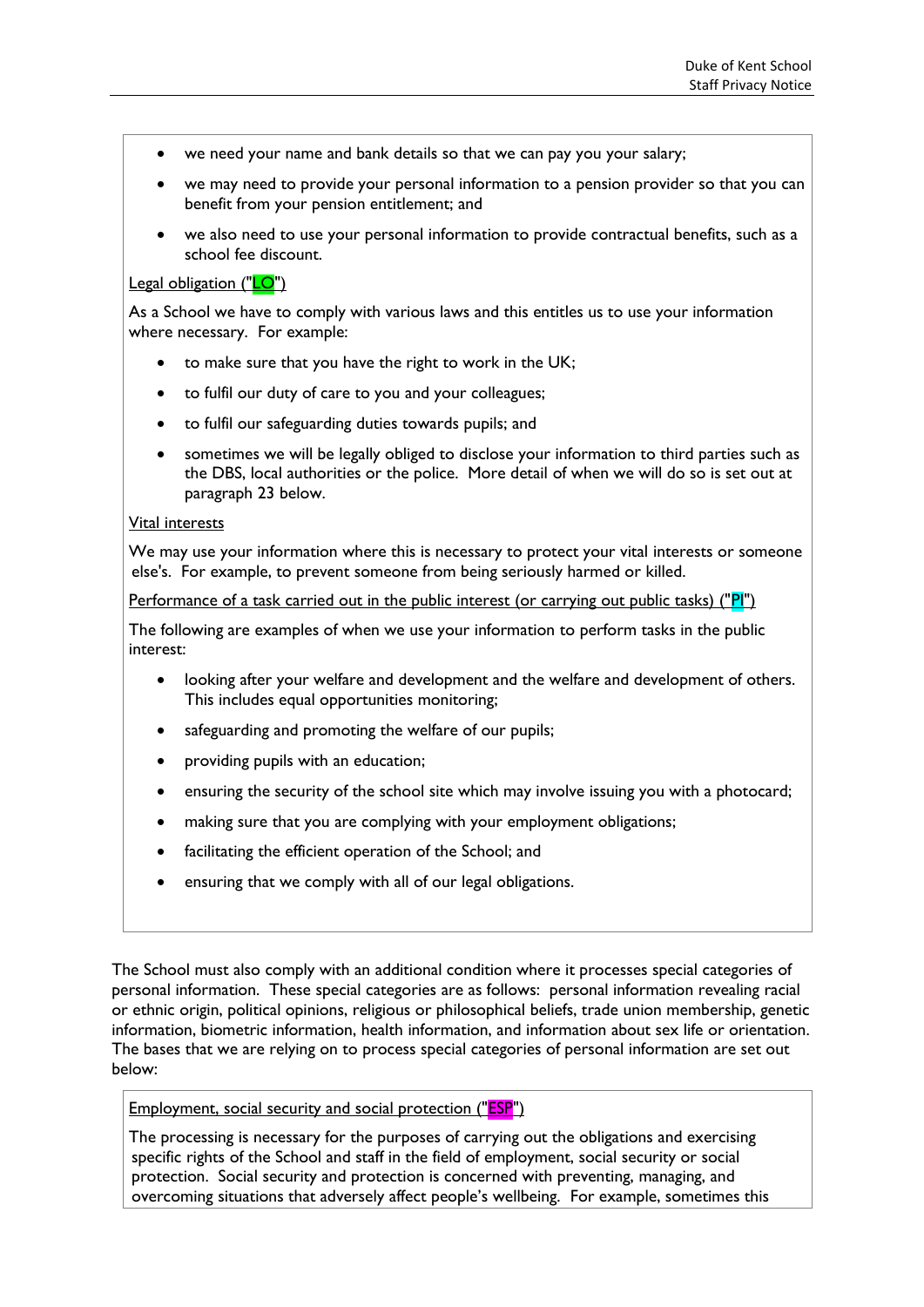would allow us to disclose your information to third parties such as the DBS or occupational health services. More detail of when we will do so is set out at paragraphs [23](#page-6-0) and [24](#page-6-1) below.

#### Vital interests

To protect the vital interests of any person where that person cannot give consent, for example, if they are seriously hurt and are unconscious.

#### Legal claims ("LC")

The processing is necessary for the establishment, exercise or defence of legal claims. This allows us to share information with our legal advisors and insurers..

Medical purposes ("MP")

This includes medical treatment and the management of healthcare services.

Substantial public interest ("SPI")

The School is also allowed to use special categories of personal information where doing so is necessary in the substantial public interest. This is similar to "Public interest" in the table above.

# **Why does the School use your personal information?**

- <span id="page-4-0"></span>19 The letters highlighted in different colours below refer to the legal bases we are relying on, please see the section above for an explanation.
- 20 We commonly use personal information for:
	- 20.1 providing education and support to our pupils LI, PI, SPI;
	- 20.2 ensuring that we provide a safe and secure work environment  $LI$ , PI, ESP,
	- 20.3 providing employment services (such as payroll)  $LI$ ,  $CT$ ;
	- 20.4 providing training and support  $LI$ ,  $PI$ ,  $SPI$ ;
	- 20.5 protecting and promoting the School's interests and objectives (including fundraising)  $-$  LI;
	- 20.6 personnel, administrative and management purposes and to enable us to meet our legal obligations as an employer. For example, to pay staff and to monitor their performance - LI, CT, LO, PI, ESP, SPI;
	- 20.7 safeguarding and promoting the welfare of all staff and pupils  $\overline{\mathsf{LI}}$ ,  $\overline{\mathsf{PI}}$ ,  $\overline{\mathsf{EP}}$ ,  $\overline{\mathsf{SP}}$ ; and
	- 20.8 fulfilling our contractual and other legal obligations CT, LO, ESP.
- 21 Some specific examples of when the School uses your personal information are set out below:
	- 21.1 We use your personal information to consider your suitability to work in your role at the School - LI, LO, PI, SPI.
	- 21.2 We will check that you have the right to work in the UK by reviewing your identification documents and keeping copies on your personnel file - LI, LO.
	- 21.3 We will use your personal information in addressing any performance or disciplinary concerns which arise - LI.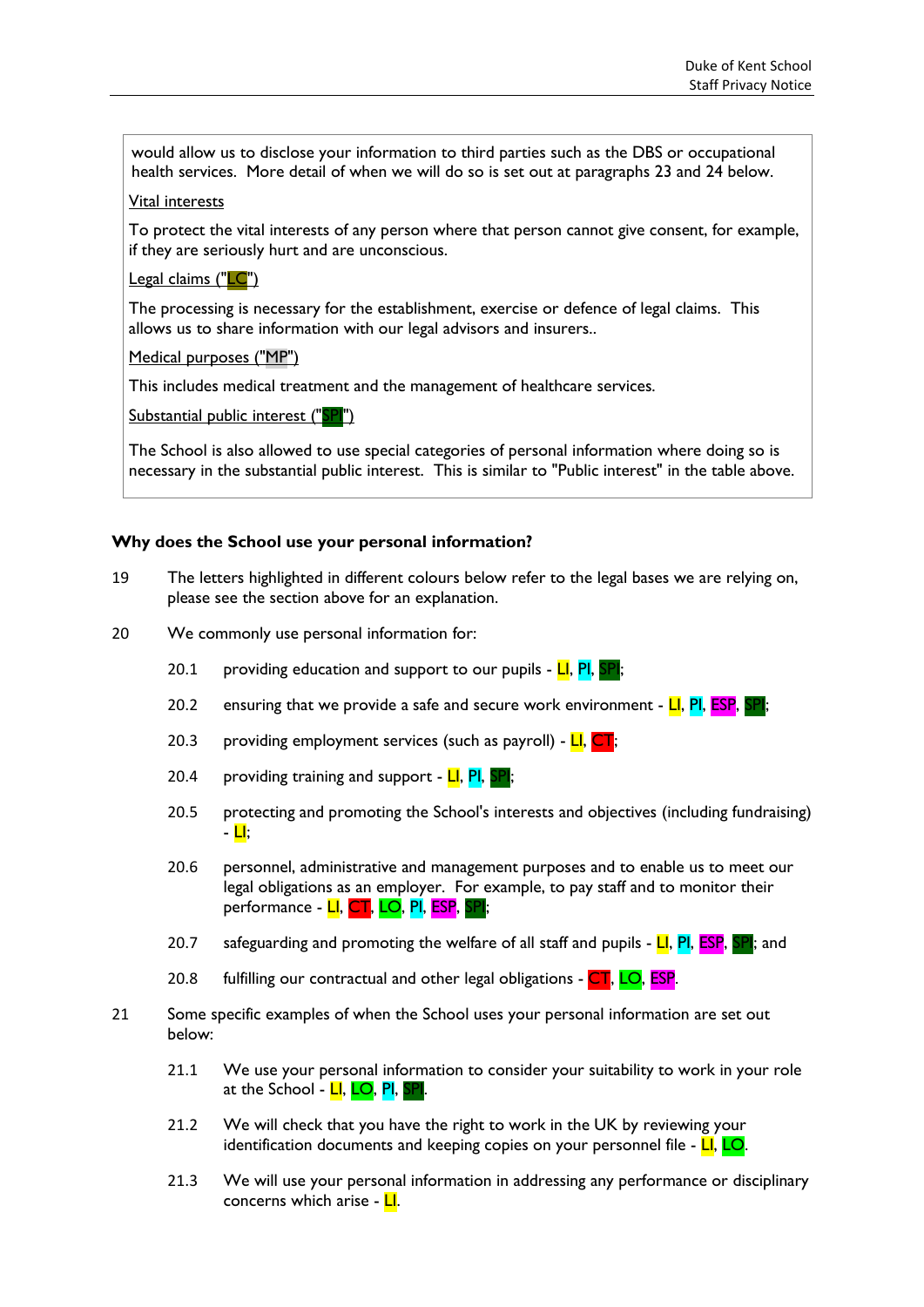- 21.4 We will use information relating to any medical condition you may have in order to verify fitness to work, monitor sickness absence and comply with our duty of care towards you - <mark>LI</mark>, MP.
- 21.5 We will use your information when dealing with complaints and grievances with which you are involved (e.g. from other staff, pupils and parents) -  $\frac{L}{L}$ .
- 21.6 We often use photographs and video recordings of staff, for marketing and promotion purposes. This will include in School publications, in social media and on the School website- LI.
- 21.7 We will also allow external publication of certain media where appropriate (for example, a photograph or article in a local newspaper) - **LI**.
- 21.8 We may also make recordings for teaching purposes, for example, recording a drama lesson to provide feedback to you or pupils. We may also record lessons for pupils who were not able to attend in person - LI, PI, SPI.
- 21.9 We use CCTV recordings for the purposes of crime prevention and investigation and also in connection with our obligation to safeguard the welfare of pupils, staff and visitors to the School site. - LI, PI, SPI
- 21.10 The School regularly monitors and accesses its IT system for purposes connected with the operation of the School. The School IT system includes any hardware, software, email account, computer, device or telephone provided by the School or used for School business. The School may monitor staff use of the School telephone system and voicemail messages. Staff should be aware that the School may monitor the contents of a communication (such as the contents of an email) -  $LI$ ,  $PI$ ,  $SPI$ .
- 21.11 The purposes of such monitoring and accessing include:
	- 21.11.1 to help the School with its day to day operations. For example, if a member of staff is on holiday or is off sick, their email account may be monitored in case any urgent emails are received -  $LI$ ; and
	- 21.11.2 to check staff compliance with the School's policies and procedures and to help the School fulfil its legal obligations. For example, to investigate allegations that a member of staff has been using their email account to send abusive or inappropriate messages - LI.
- 21.12 Monitoring will be carried out on a random basis and it may be carried out in response to a specific incident or concern - LI.
- 21.13 The School also uses software which automatically monitors the School IT system (for example, it would raise an alert if a member of Staff visited a blocked website or sent an email containing an inappropriate word or phrase). - LI
- 21.14 The monitoring is carried out by the Network Manager. If anything of concern is revealed as a result of such monitoring then this information may be shared with the Head and this may result in disciplinary action. In exceptional circumstances concerns will need to be referred to external agencies such as the Police -  $L$ .
- 21.15 We may use your information when ensuring network and information security, for example, our anti-virus software might scan files containing information about you - LI.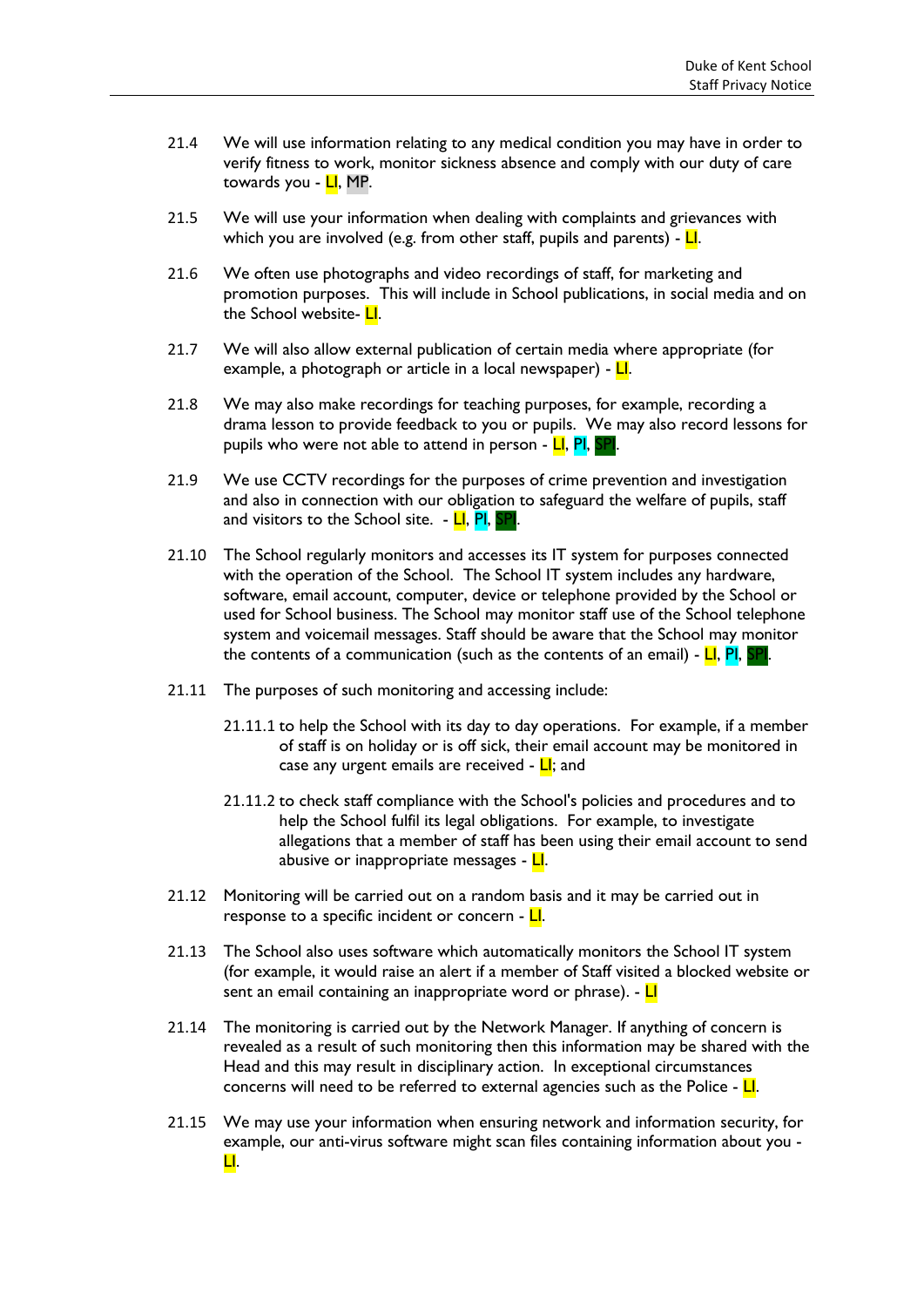- 21.16 We will keep details of your address when you leave our employment so we can send you the Weekly Bulletin and keep in touch -  $LI$ .
- 21.17 If we provide you with accommodation under your contract of employment we will use your personal information as part of this provision - **LI, CT, PI, ESP, SPI.**
- 21.18 We can keep information about you for a very long time or even indefinitely if we need this for historical, research or statistical purposes. For example, if we consider the information might be useful if someone wanted to write a book about the School - <mark>Ll</mark>.
- 22 If you fail to provide certain information when requested, we may not be able to perform our obligations under the contract of employment or agreement we have entered into with you (such as paying you or providing a benefit). Alternatively, we may be prevented from complying with our legal obligations (such as to ensure the health and safety of our workers).

#### **How does the School share staff personal information with third parties?**

- <span id="page-6-0"></span>23 We will need to share your information with:
	- 23.1 the Disclosure and Barring Service (**DBS**), Atlantic Data Limited and/or the Teaching Regulation Agency (previously known as the National College for Teaching and Leadership (if applicable) when complying with our legal duty to carry out preappointment suitability checks - LI, LO, PI, ESP, SPI; and
	- 23.2 the DBS and/or Teaching Regulation Agency (if applicable) if circumstances arise in which we are required to make a referral to either or both of these bodies -  $LI$ ,  $LO$ , PI, ESP, SPI.
- <span id="page-6-1"></span>24 To fulfil our obligations to you as an employer we will need to share your information with medical professionals, such as occupational health services, where we are making a referral - LI, CT, MP.
- 25 Occasionally we may use consultants, experts and other advisors (including legal advisors and accountants) to assist us in fulfilling our obligations and to help run the School properly. We will share your information with them if this is relevant to the work they carry out -  $\frac{L}{L}$ , PI, ESP, LC, SPI.
- 26 In accordance with our legal obligations, we will share information with the Independent Schools Inspectorate / Ofsted , for example, during the course of an inspection, and may need to share your information with the Department for Education - LI, LO, PI, ESP, SPI
- 27 As an employer we must check if you can work in the UK before we employ you. Additionally, if you are sponsored by us under Tier 2 or Tier 5 in certain circumstances we will have to provide information about you to UK Visas and Immigration to comply with our duties as a Tier 2/5 sponsor - LI, LO, SPI.
- 28 We may share some of your information with our insurance company, for example, where there is a serious incident at the School -  $LI$ ,  $LC$ .
- 29 We may share your information with benefits providers, for example, to ensure that you are able to take advantage of the benefit -  $LI$ ,  $CT$ ,  $PI$ ,  $EST$ ,
- 30 We may need to share information about you with the Health and Safety Executive (a government organisation) if there is a health and safety issue at the School - LI, LO, PI, ESP, SPI.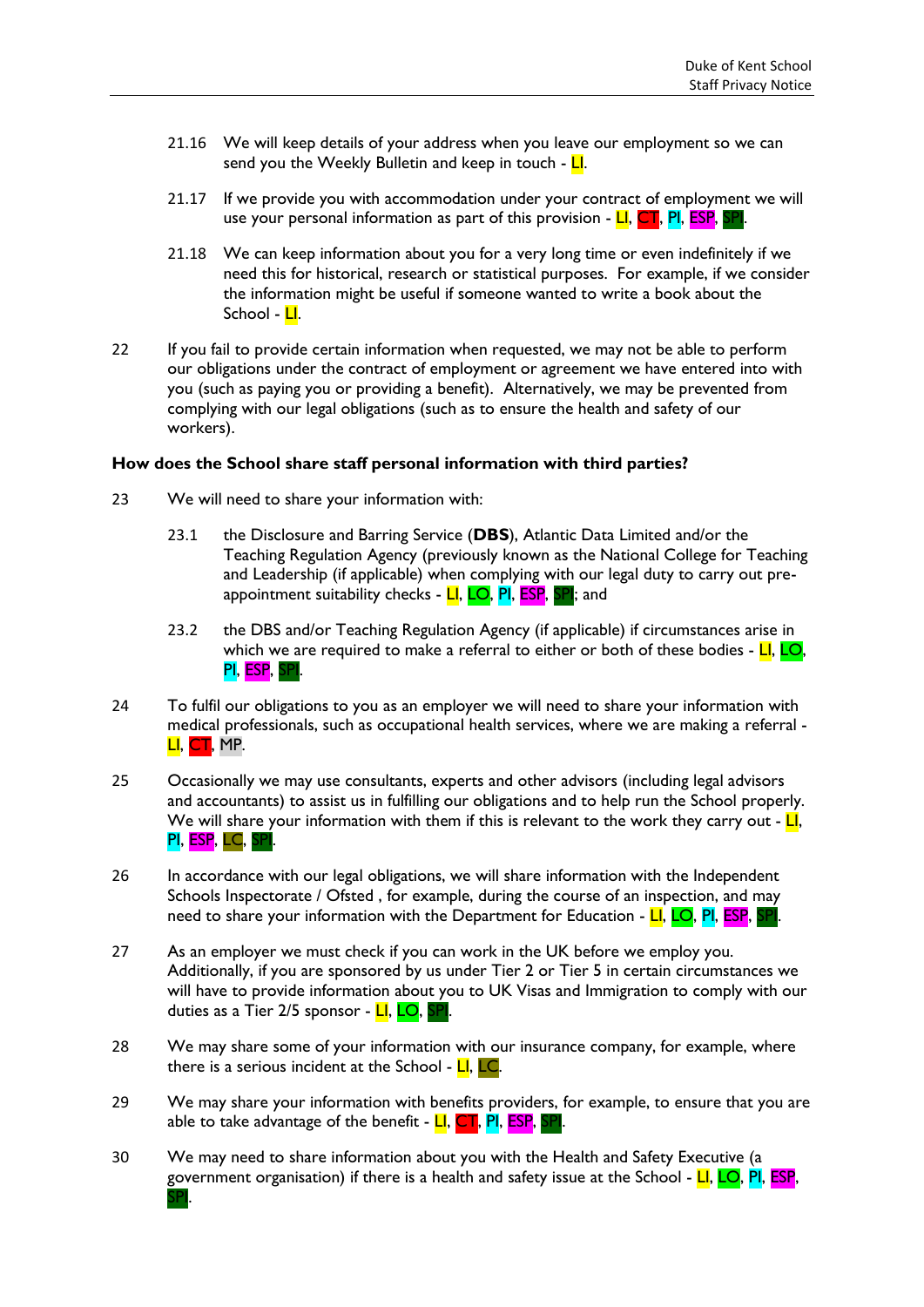- 31 The School is a charity which means that in exceptional circumstances we may need to share your information with the Charity Commission e.g. in the event of a serious incident. -  $LI$ , LO, PI, ESP, SPI.
- 32 If the School is dealing with a complaint or grievance (e.g. from a colleague or a parent), we will need to share your information with other parties if it is relevant, for example, the appropriate staff at the School, the colleague or parents making the complaint and governors - LI, PI, SPI.
- 33 If appropriate, we will share your information with individuals connected to the School who are exercising their data protection rights, for example, when responding to a subject access request - <mark>LI, LO</mark>.
- 34 We will share personal information about staff with the relevant statutory agencies if it is appropriate to share this information to investigate allegations of misconduct -  $LI$ ,  $LO$ , PI, ESP, SPI.
- 35 We may need to share your information with the Local Authority Designated Officer in accordance with our safeguarding obligations - LI, LO, PI, ESP, SF
- 36 On occasion, we may need to share your information with the Police for the prevention and investigation of crime and the prosecution of offenders. We will only do this in specific circumstances to assist the police with their investigations. In exceptional circumstances CCTV recordings may be disclosed to third parties such as the police -  $LI$ , LO, PI, ESP, SP
- 37 If appropriate, we will share your information with parents and pupils where this is related to your professional duties, such as information about the subjects you teach  $-LI$ , PI, ESP, **SPI**
- 38 We may need to share your information if there is an emergency, for example, if you are hurt in an accident - LI, PI, ESP,

We sometimes use contractors to handle personal information on our behalf. The following are examples:

IT consultants who might access information about you when checking the security of our IT network; and

we use third party "cloud computing" services to store some information rather than the information being stored on hard drives located on the School site.

#### **Transfers of your personal information overseas**

- 39 We may send your information to countries which do not have the same level of protection for personal information as there is in the UK. For example, we may store your information on cloud computer storage based overseas.
- 40 The European Commission has produced a list of countries which have adequate data protection rules. The list can be found here: https://ec.europa.eu/info/law/law-topic/dataprotection/data-transfers-outside-eu/adequacy-protection-personal-data-non-eucountries\_en
- 41 If the country that we are sending your information to is not on the list, or is not a country within the EEA (which means the European Union, Liechtenstein, Norway and Iceland), then it might not have the same level of protection for personal information as there is in the UK.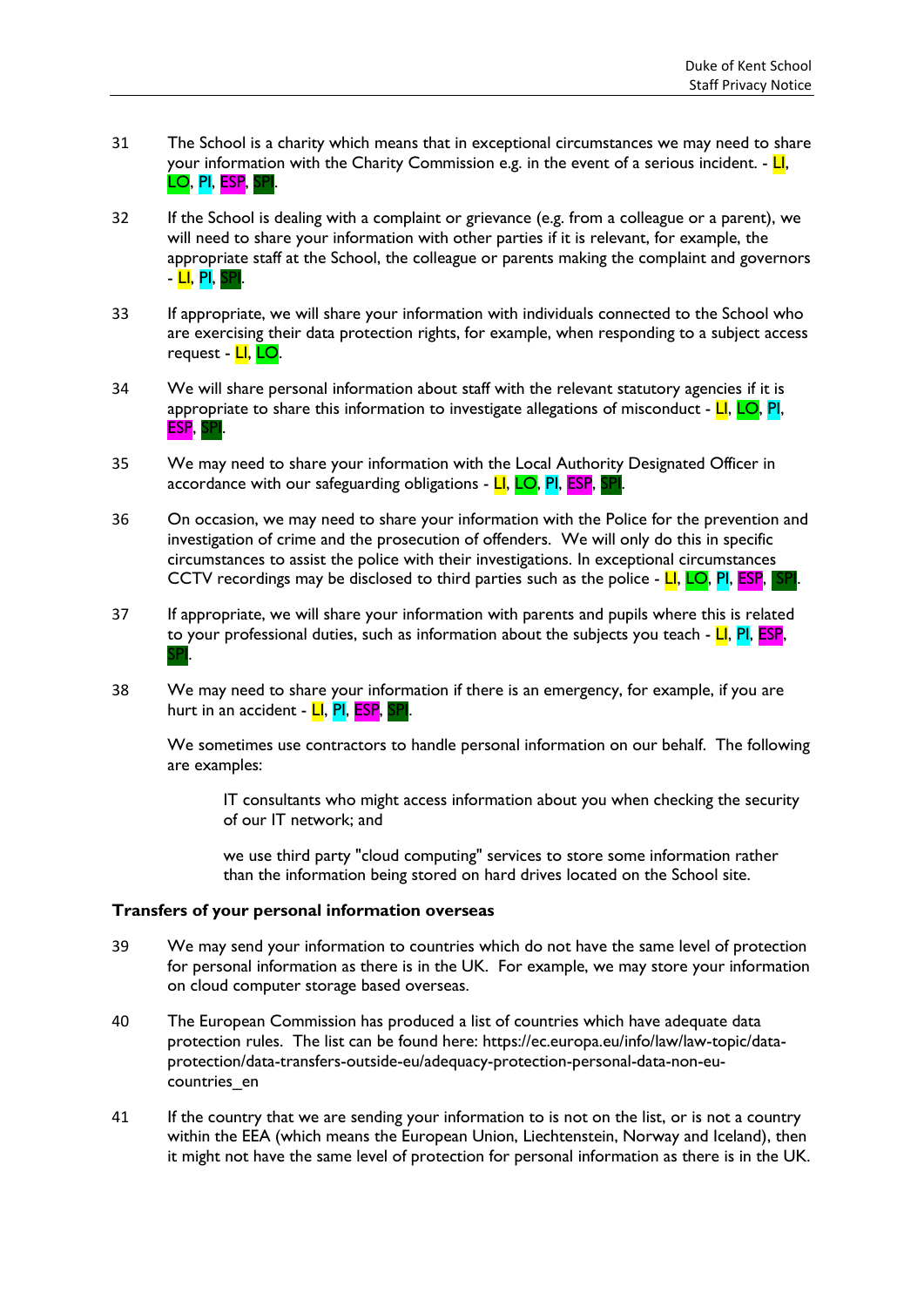42 We will provide you with details about the safeguards which we have in place outside of this privacy notice. If you have any questions about the safeguards that are in place please contact the Operations Bursar.

#### **For how long does the School keep staff personal information?**

- 43 We keep your information for as long as we need to in relation to your employment. We will keep some information after you have left the School in case this is needed, for example, in relation to our legal obligations.
- 44 In exceptional circumstances we may keep your information for a longer time than usual but we would only do so if we had a good reason and only if we are allowed to do so under data protection law.

Please see our Information and Records Retention Policy for information on how long we keep your personal information for. This can be found on the Google staff shared drive under "Data protection".

# **Processing in line with your rights**

- 45 From May 2018 data protection legislation gives you a number of rights regarding your information. Some of these are new rights whilst others build on your existing rights. Your rights are as follows:
	- 45.1 **Rectification:** if information the School holds about you is incorrect you can ask us to correct it.
	- 45.2 **Access:** you can also ask what information we hold about you and be provided with a copy of it. This is commonly known as making a subject access request. We will also give you extra information, such as why we use this information about you, where it came from and what types of people we have sent it to.
	- 45.3 **Deletion:** you can ask us to delete the information that we hold about you in certain circumstances. For example, where we no longer need the information.
	- 45.4 **Portability:** you can request the transfer of your information to you or to a third party in a format that can be read by computer. This applies where (a) the information has been provided by you; (b) the basis that we are relying on to process your information is consent or contract (please see "Our legal bases for using your information" above); and (c) the information is being processed by us on computer.
	- 45.5 **Object:** you may object to us using your information where:
		- 45.5.1 we are using it for direct marketing purposes (e.g. to send you the Weekly Bulletin);
		- 45.5.2 we are relying on either the legitimate interests or performance of a task carried out in the public interest legal basis to use it - please see the section "Our legal bases for using your information" above;
		- 45.5.3 we are using it for historical or scientific research purposes or archiving purposes. For example, we may keep photographs of staff for historical reasons.